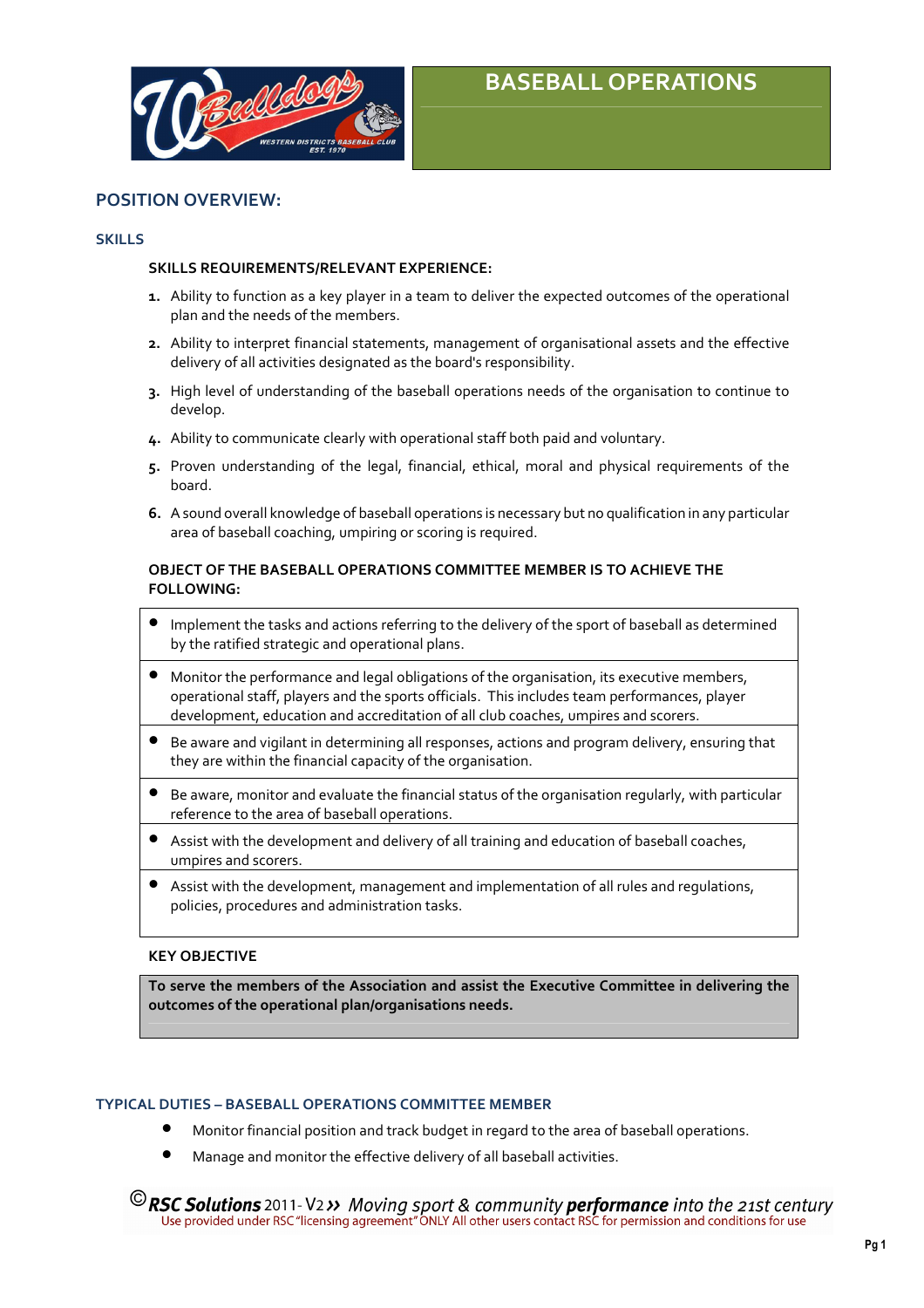- Maintain an understanding of the legal, financial, ethical/moral and physical requirements of a committee.
- Maintain a good working knowledge of the constitution, rules and the duties of general office bearers.
- Be well informed of all organisation activities and be aware of the future directions and plans of members.
- Be supportive to organisational members.
- Function as a key player in the delivery and evaluation of the operational plan requirements/outcomes.

# INCORPORATION AND TYPICAL CONSTITUTIONAL REQUIREMENTS

- Implement the duties shared by all committee members:
- Ensure the responsibilities of Associations and committee members under the Associations Incorporation Act are discharged:
	- to ensure that the Association maintains a registered office where a document can be served personally (thus it cannot be a post office box) (section 17);
	- to ensure that the Association complies with its rules about calling and holding general meetings of members (section 57);
	- to ensure financial statements are prepare within 6 months of the close of the financial year or more frequently if the rules of the Association so provide (section 59);
	- to ensure the financial statements are audited by a qualified or approved auditor (section 59);
	- to comply with directions of the Department regarding publication of the annual financial statements (section 59);
	- not to leave the position of Secretary vacant for more than one month (section 65);
	- to ensure that the Secretary resides in Queensland or no more than 65 kilometres from its border (section 66);
	- to ensure that the department is notify of any change in Secretary within one month (section 68);
	- to ensure that the Association holds public liability insurance (section 70);
	- to ensure compliance with the additional accounting requirements under regulation 12 and schedule 5; and
	- To take all reasonable steps to ensure the incorporated Association complies with the Regulation (regulation 15).
- Prepare for committee meetings and appropriately participating in meetings.
- Undertake any assignments given by the management committee to them on an individual or group basis.
- Maintain current knowledge about the work of the Association.
- Maintain current knowledge about the environment in which the Association works and key issues.
- Attend Association functions.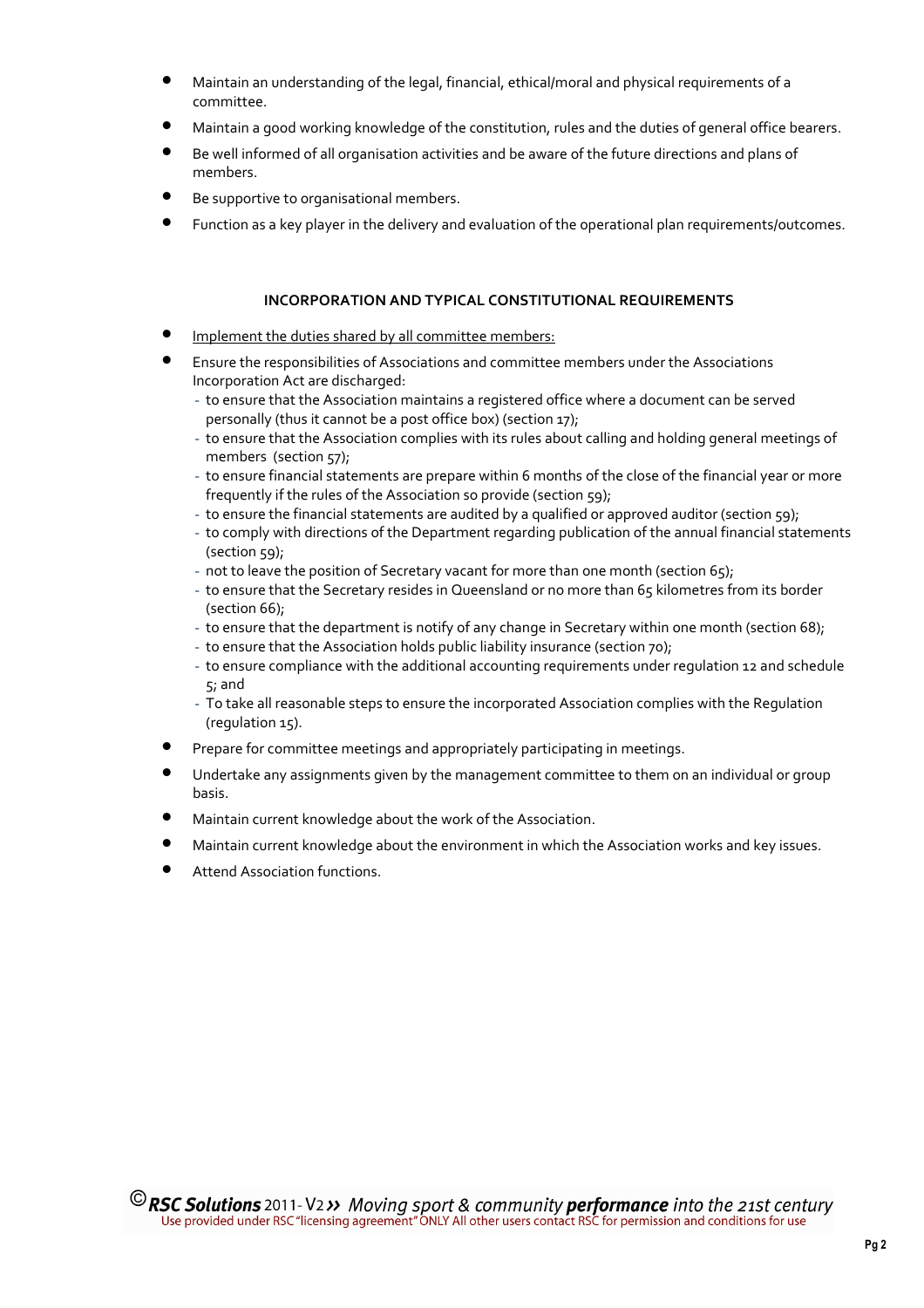**2014/15 DATE/YR** 

# Organisation Name: **WESTERN DISTRICTS BASEBALL CLUB INCORPORATED**

# **BASEBALL OPERATIONS**

**2017/18** 

### CURRENT POSITIONS AVAILABLE

- 1. PRESIDENT
- 2. SECRETARY
- 3. TREASURER
- 4. CLUB OPERATIONS
- 5. BASEBALL OPERATIONS

#### APPLICANT'S LEGAL OBLIGATIONS

### Note: Any critical omissions within this section by an applicant will be a deemed by the organisation to be an act of deceit and fraud against 'The Association'. Therefore

# 1) If you have been

(a) convicted—(1) on indictment; or (2) summarily and sentenced to imprisonment, other than in default of payment of a fine; or (3) under the Bankruptcy Act 1966 (Cwlth) or the law of an external territory or another country, you are a undischarged bankrupt; or (4) have executed a deed of arrangement under the Bankruptcy Act 1966 (Cwlth), part X or a corresponding law of an external territory or another country and the terms of the deed have not been fully complied with; or creditors have accepted a composition under the Bankruptcy Act 1966 (Cwlth), part or a corresponding law of an external territory or another country and a final payment has not been made under the composition

(b) your rehabilitation period in relation to the conviction or bankruptcy has not expired.

Your application cannot be legally accepted by the Association

# If you have not have been convicted then you may continue completing this application

## **PROCESS**

ELECTRONIC APPLICATIONS ONLY:- (hand written applications will NOT be accepted)

Applications close :- THURSDAY 15 JUNE, 2017 at 5.00pm

Form to be completed electronically and forwarded to the Secretary, secretary.westsbaseball@gmail.com via email.

|                            | <b>Applicant's Name</b>                      |             |        |  |  |       |     |  |
|----------------------------|----------------------------------------------|-------------|--------|--|--|-------|-----|--|
|                            | <b>Applicant's Contact</b><br><b>Details</b> |             | Ph:    |  |  |       | Mb: |  |
|                            |                                              |             | Email: |  |  |       |     |  |
| <b>APPLICANT'S SUPPORT</b> |                                              |             |        |  |  |       |     |  |
|                            | <b>MOVED</b>                                 | <b>Name</b> |        |  |  | email |     |  |
|                            |                                              |             |        |  |  |       |     |  |
|                            | <b>SECONDED</b>                              | <b>Name</b> |        |  |  | email |     |  |

<sup>©</sup>RSC Solutions 2011-V2>> Moving sport & community performance into the 21st century Use provided under RSC "licensing agreement" ONLY All other users contact RSC for permission and conditions for use